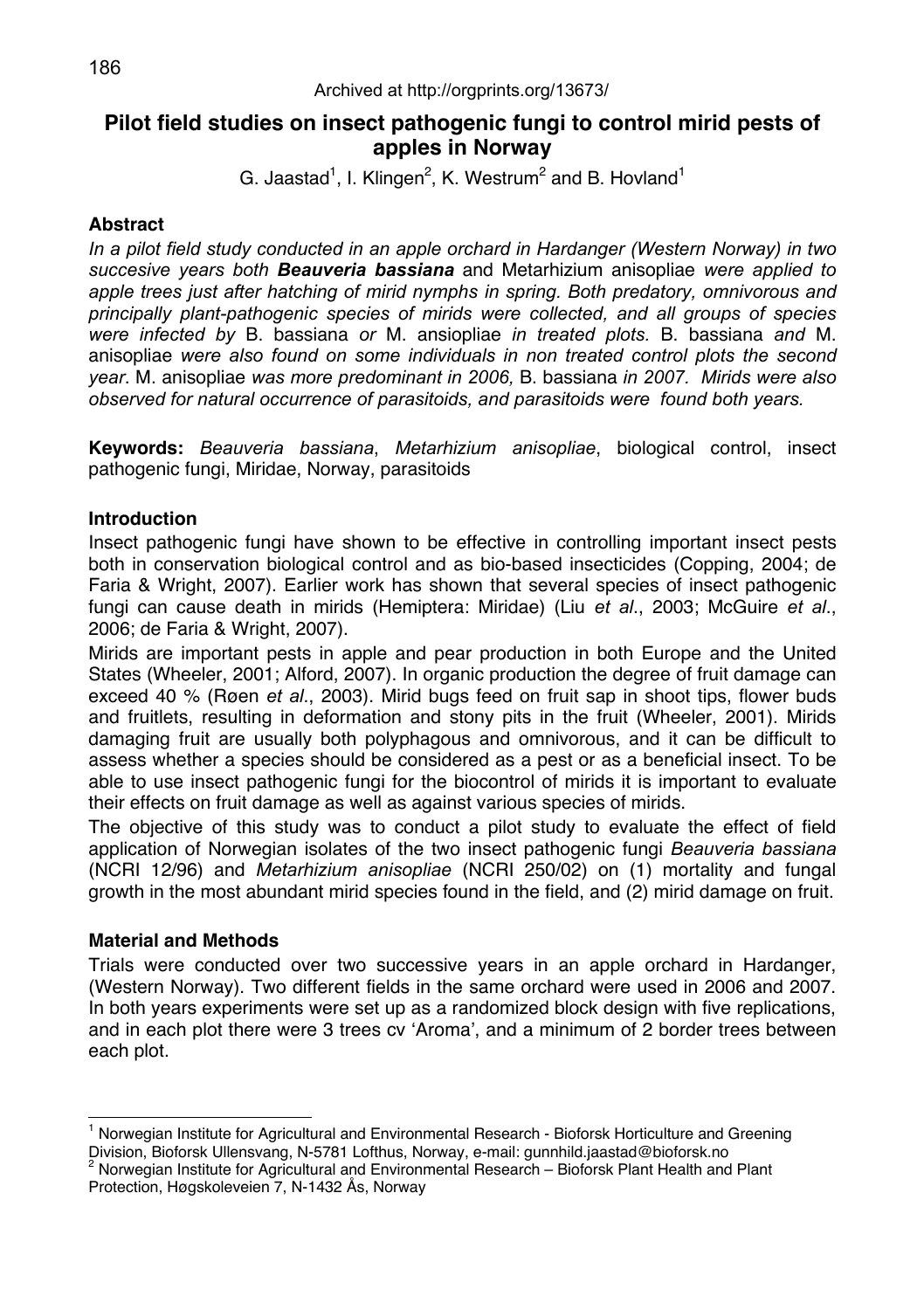The field used in 2006 was planted in 1994 and had a tree height of 2-2.5 m, whereas in 2007 a field planted in 1993 with a tree height 2.5-3 m was used. Both fields had a tree planting distance of 4.5 x 1.5 m. In both years no pesticides were used from the application of pathogens onwards until 2 weeks after the last sampling of insects.

The two isolates were grown in Petri dishes on potato dextrose agar (*B. bassiana*) and sabouraud dextrose agar (*M. anisopliae*) for 25 days at room temperature in the dark until good sporulation was obtained. About 15 ml autoclaved aqueous Tween solution (0.05%) was added to each Petri dish, followed by separation of spores from the mycelium with a sterile glass spatula. 25 ml of the spore suspension were then injected by a sterile syringe into a polypropylene bag  $(20 \times 30 \text{ cm})$  with 200 g of Jasmine rice and 85 ml of water previously autoclaved for 5 minutes in 121  $^{\circ}$ C and cooled. Inoculated bags were stored at room temperature in the dark for at least 2 weeks and shaken gently every 2-3 days.

*B. bassiana* and *M. anisopliae* growing on rize were diluted in water and 0.05% Tween, poured through a sieve (mesh size 1 mm) to obtain a spore suspension whithout rize debris, and applied with a hand-held Hardy wheelbarrow sprayer until run-off. Samples from each suspension were collected to determine the applied spore concentration. Two applications were performed in both 2006 and 2007, the first just before flowering (first flower open) and the second at petal fall. Application time, application volume and concentration of spores (spores/ml and spores/ha) for both years are given in Table 1.

| Year | Application time | <b>Species</b> | Spores/ml         | l/ha | Spores/ha          |
|------|------------------|----------------|-------------------|------|--------------------|
| 2006 | 30 May           | B. bassiana    | $6 \times 10^6$   | 1362 | $8 \times 10^{12}$ |
|      |                  | M. anisopliae  | $6 \times 10^{6}$ | 1778 | 1 x $10^{13}$      |
|      | 12 June          | B. bassiana    | $5 \times 10^6$   | 1680 | $8 \times 10^{12}$ |
|      |                  | M. anisopliae  | $5 \times 10^6$   | 1778 | 1 x $10^{13}$      |
| 2007 | 21 May           | B. bassiana    | $7 \times 10^{7}$ | 2549 | $2 \times 10^{14}$ |
|      |                  | M. ansiopliae  | $5 \times 10^{7}$ | 2351 | $1 \times 10^{14}$ |
|      | 29 May           | B. bassiana    | $2 \times 10'$    | 2589 | $5 \times 10^{13}$ |
|      |                  | M. anisopliae  | $3 \times 10^{7}$ | 2687 | $7 \times 10^{13}$ |

Table 1. Application time, volume (l/100 m row) and spore concentration (spores per ml and per ha) for first and second applications of *B. bassiana* and *M. anisopliae* in 2006 and 2007.

To investigate the incidence of fungal infection, insects were collected by beating three random branches on every tree in each plot with a stiff rubber hose both one and two weeks after the last spray application. Each branch received three quick beats, and dislodged insects were collected by a beating tray. All insects were identified and counted, but only mirids and *Anthocoris nemorum* (L.) were incubated. All mirids collected were nymphs, most of them in the third or fourth instar. Both adults and nymphs of *A. nemorum* were collected. Individual mirids were placed on an apple shoot embedded in 1.5 % water agar in a 25 ml vial. Mirids were incubated at 20°C, 70% relative humidity and 16 hours light in both years. Mortality was recorded daily? for seven days. Dead mirids were transferred to a new 25 ml vial with 1.5 % water agar for observation of fungal growth. Fungi were identified by observing characteristic fungal growth patterns on the mirids and by microscopic examination (x600). Mirids were also examined for parasitoids by observing for emerging larvae and by dissection of dead nymphs. Parasitoid species were not identified.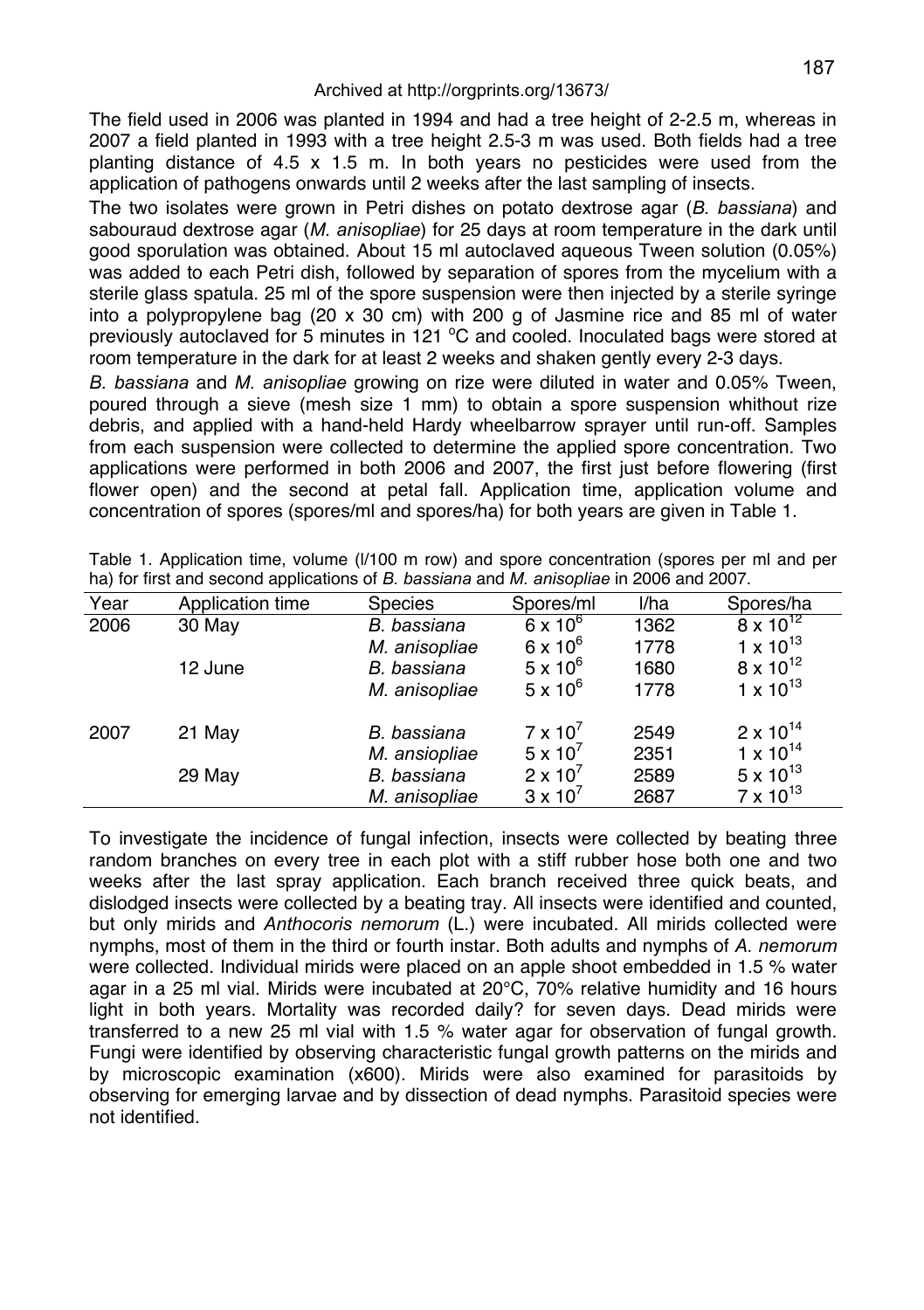Data presented are numbers of infected mirids and *A. nemorum* in the different treatments. An analysis of variance for mirid damage on fruits was done with treatment and block as explanatory variables (SAS Institute, 2003).

## **Results**

In treated plots mirids were found infected with *B. bassiana* and *M. anisopliae* in both years. In addition, some individuals in the control plots were infected in 2007 (Table 2 and 3). In 2006 only *Lygocoris pabulinus* (L.) and *Psallus ambiguus* (Fallén) were infected with *B. bassiana*, but only *P. ambiguus* also with *M. anisopliae* (Table 2). These two species were also the most abundant mirids in 2006. A higher number of mirids were found infected in the first sampling compared to the second sampling (data not shown). In 2006, the number of mirids with naturally occurring parasitoids was higher than mirids infected with fungi, and both *Orthotylus marginalis* (Reuter), *L. pabulinus* and *P. ambiguus* were found with parasitoids (Table 2).

Table 2: Total number of mirids and *Anthocoris nemorum* (N), and number of individuals infected by *Beauveria bassiana*, *Metarhizium anisopliae* or found with parasitoids in different treatments in 2006. Data from first and second samplings are combined.

|             |                       |    | Number with | Number with   | Number with |
|-------------|-----------------------|----|-------------|---------------|-------------|
| Treatment   | <b>Species</b>        | N  | B. bassiana | M. anisopliae | parasitoids |
| Control     | Lygocoris pabulinus   | 26 |             |               |             |
| Control     | Orthotylus marginalis | 2  |             |               |             |
| Control     | Psallus ambiguus      | 17 |             |               |             |
| Control     | Phytocoris sp.        |    |             |               |             |
| Control     | Anthocoris nemorum    | 30 |             |               |             |
| Beauveria   | Lygocoris pabulinus   | 14 | ი           |               |             |
| Beauveria   | Orthotylus marginalis |    |             |               |             |
| Beauveria   | Psallus ambiguus      | 16 |             |               |             |
| Beauveria   | Phytocoris sp.        | 18 |             |               |             |
| Beauveria   | Anthocoris nemorum    | 30 |             |               |             |
| Metarhizium | Lygocoris pabulinus   | 21 |             |               | っ           |
| Metarhizium | Orthotylus marginalis | 4  |             |               |             |
| Metarhizium | Psallus ambiguus      | 25 |             |               |             |
| Metarhizium | Phytocoris sp.        | 18 |             |               |             |
| Metarhizium | Anthocoris nemorum    | 26 |             |               |             |

The degree of infection by *B. bassiana* and *M. anisopliae* was generally higher in 2007 than in 2006 (Table 3). All of the presented insect species were found to be infected with both fungi in 2007. A *B. bassiana* infection was found in plots treated with *M. anisopliae*, and in the second sampling infection by *B. bassiana* was higher than *M. anisopliae* in plots treated with *M. anisopliae* (data not shown). One species, *P. ambiguus,* was found to be infected with *M. anisopliae* in plots treated with *B. bassiana*. Further, infections with both pathogens were found in the control. The number of insects carrying parasitoids was low in 2007, only *P. ambiguus* parasitism.

Treatment with the selected entomopathogens did not reduce crop damage by mirids in this study. Neither treatment nor block had a significant effect on damage in either year  $(Table 4)$  (2006: df = 6, 8, F = 1.14, p = 0.42; 2007: df = 6,8, p = 1.47, p = 0.30).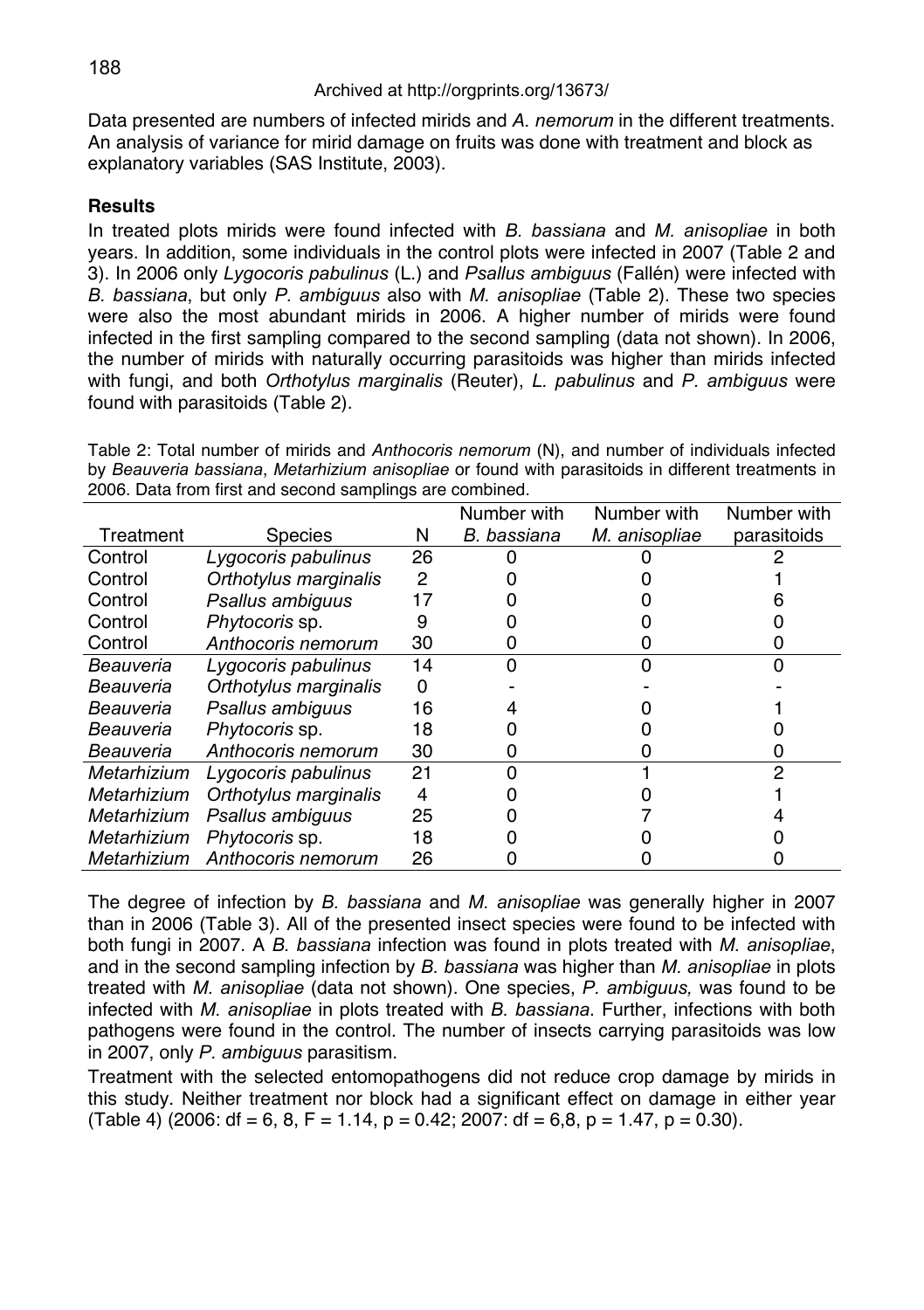#### Archived at http://orgprints.org/13673/

|             |                       |    | Number with | Number with   | Number with |
|-------------|-----------------------|----|-------------|---------------|-------------|
| Treatment   | <b>Species</b>        | N  | B. bassiana | M. anisopliae | parasitoids |
| Control     | Lygocoris pabulinus   | 5  |             |               |             |
| Control     | Orthotylus marginalis | 4  |             |               |             |
| Control     | Psallus ambiguus      | 35 |             |               |             |
| Control     | Phytocoris sp.        | 11 |             |               |             |
| Control     | Anthocoris nemorum    | 9  |             |               |             |
| Beauveria   | Lygocoris pabulinus   |    | 2           |               |             |
| Beauveria   | Orthotylus marginalis | 6  |             |               |             |
| Beauveria   | Psallus ambiguus      | 20 |             |               |             |
| Beauveria   | Phytocoris sp.        | 12 | 9           |               |             |
| Beauveria   | Anthocoris nemorum    | 12 | з           |               |             |
| Metarhizium | Lygocoris pabulinus   | 0  |             |               |             |
| Metarhizium | Orthotylus marginalis | 8  |             |               |             |
| Metarhizium | Psallus ambiguus      | 36 |             |               |             |
| Metarhizium | Phytocoris sp.        | 9  |             |               |             |
| Metarhizium | Anthocoris nemorum    | 15 |             |               |             |

Table 3: Total number of mirids and *Anthocoris nemorum*, and number infected by *Beauveria bassiana*, *Metarhizium anisopliae* or found with parasitoids in different treatments in 2007. Data from first and second samplings are combined.

Table 4: Percent capsid damage on apples at harvest in 2006 and 2007. 100 apples per plot were investigated for damage  $(n = 5)$ .

| Year | Treatment     | Total number of apples | Average % damage |
|------|---------------|------------------------|------------------|
| 2006 | Control       | 500                    | 1.4              |
|      | B. bassiana   | 500                    | 2.0              |
|      | M. anisopliae | 500                    | 1.0              |
| 2007 | Control       | 500                    | 19.4             |
|      | B. bassiana   | 500                    | 15.8             |
|      | M. anisopliae | 500                    | 13.0             |
|      |               |                        |                  |

## **Discussion**

Both *M. anisopliae* and *B. bassiana* were found to infect the species of mirids collected in this trial. *M. anisopliae* was predominant in 2006, whereas in 2007 *B. bassiana* was more common. These differences might be caused by a higher concentration of *M. anisopliae* spores at both applications in 2006 and a higher concentration of *B. bassiana* spores in the first application in 2007. Generally, a higher degree of infection and more species being infected in 2007 might be caused by a higher concentration of spores and a higher spray volume used in that year. Fungal infections were also found in control plots in 2007. This might indicate a natural infection of *B. bassiana* and *M. anisopliae* in the field, although a more likely explanation is that spores were transported by wind or water during spraying or by flying insects shortly after application. In future work, distance between plots should be increased to rule out these factors. More work is needed to investigate the natural fungal infection on mirids in Norway.

Predatory species (*A. nemorum* and *Phytocoris sp*.), omnivorous species (*O. marginalis* and *P. ambiguus*) and clearly pest species (*L. pabulinus*) were infected in this study. As far as we know, previous work on the effect of *B. bassiana* and *M. anisopliae* on mirids has focused on pest species (Liu *et al*., 2003; McGuire *et al*, 2006).